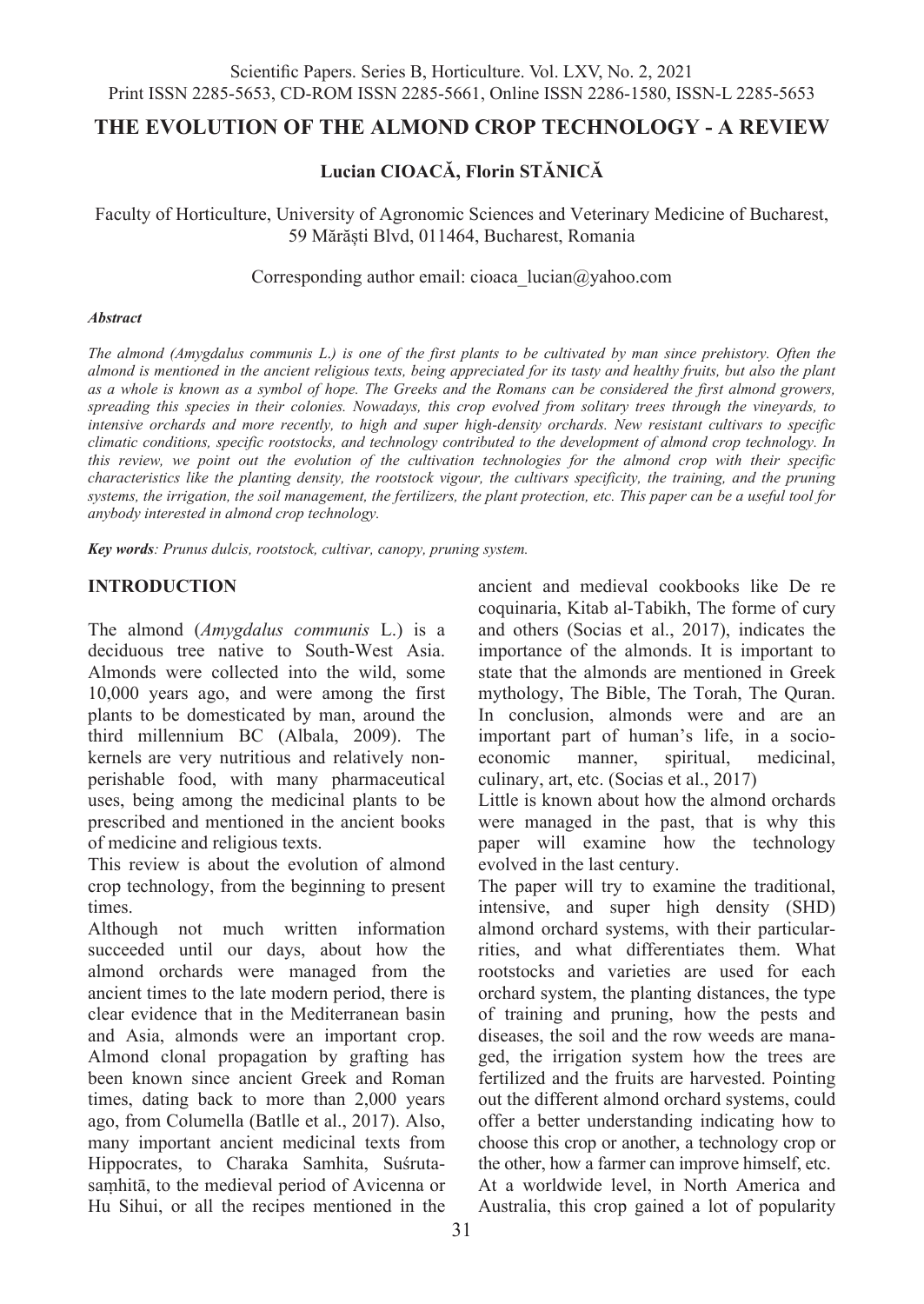among the farmers. In Europe, Africa, and Asia, the tendencies are recording a decrease of the cultivated surface, with several exceptions.

In Romania, the quantities produced and the land occupied by the almond crop also decreased in the last 30 years.

According to FAOSTAT (Figure 1), in the last twenty years, the almond production with shell doubled and the area harvested with almonds extended by 25%.



Figure 1. World production of almonds and the area harvested with almonds (1999-2019 period)

The most recent advances in the almond crop technology could represent an opportunity to disseminate information in the scientific world and farmers, that could lead to satisfying the Romanian market needs for almonds. Low vigor rootstocks, late and very late blooming cultivars, mechanical pruning, automatized irrigation systems, mechanical harvesting, and other advanced management practices could inspire the farmers to adopt this crop.

The review aims to highlight the new almond orchard systems and technologies.

### **MATERIALS AND METHODS**

To achieve the goal there will be an extensive description of each crop technology taken into consideration, namely traditional, intensive, and super high-density almond orchards.

### **RESULTS AND DISCUSSIONS**

#### **Traditional almond orchards**

The traditional almond orchards are to be found, in general, in Europe, Northern Africa, and Asia. The traditional almond orchards are included among "traditional agricultural landscapes", popular in the Mediterranean basin. The traditional agricultural landscapes are described by the use of land that has led to substantial changes to the original conditions, but has also maintained the functionality of the natural systems or has replaced it with other systems that are compatible with the local environmental conditions (Antrop, 2005).

Frattaroli et al. (2014), argues that in Italy, the traditional almond orchards were mixed, sometimes with olive trees, or were planted in a pure crop. The ones that were pure crop, are regular, with more than 50 trees per hectare, or irregular, with less than 50 trees per hectare. In Italy, it is still the most widespread almond crop technology (Sottile et al., 2014).

In Spain, some of the traditional almond orchards are also pastures for animals, as the Spanish call it "Dehesa de Almendros" (Font et al., 2010), or non-irrigated orchards with lowdensity planting distances like  $8 \text{ m} \times 8 \text{ m}$  or even wider, to make more efficient the use of the limited rainwater (Gradziel et al., 2017).

In the Middle East, generally, the almond grows under rain-fed conditions, water being hard to access resource.

In Romania, the almond growing zone is quite the same as the grapevine, that is why, traditionally, the almond trees are found through vineyards (Cociu, 2011).

In the traditional orchard system, the grafted almond trees were produced using seedlings as rootstocks (Cordeiro & Monteiro, 2002).

Most of the varieties used were local selections. The traditional almond orchards are characterrized by a low density, planting distances being 8 m x 8 m, or wider (Frattaroli et al., 2014).

The training and pruning are summary or not being done at all (Sottile et al., 2014). Pests and diseases control, soil management, inter or intra row weed management, in most of the cases, is not realized or is briefly done (Frattaroli et al., 2014). The trees are irrigated under rain-fed conditions and in most cases, are not fertilized. The harvest is done manually (Frattaroli et al., 2014).

The traditional almond growing system is less important for the profitability of this crop or the almond yields, but still, the almonds cultivated traditionally, are offering ecosystem services and producing fruits in deserted areas where not many fruit trees can live.

### **Intensive almond orchards**

The intensive almond orchards are the most common ways this crop is cultivated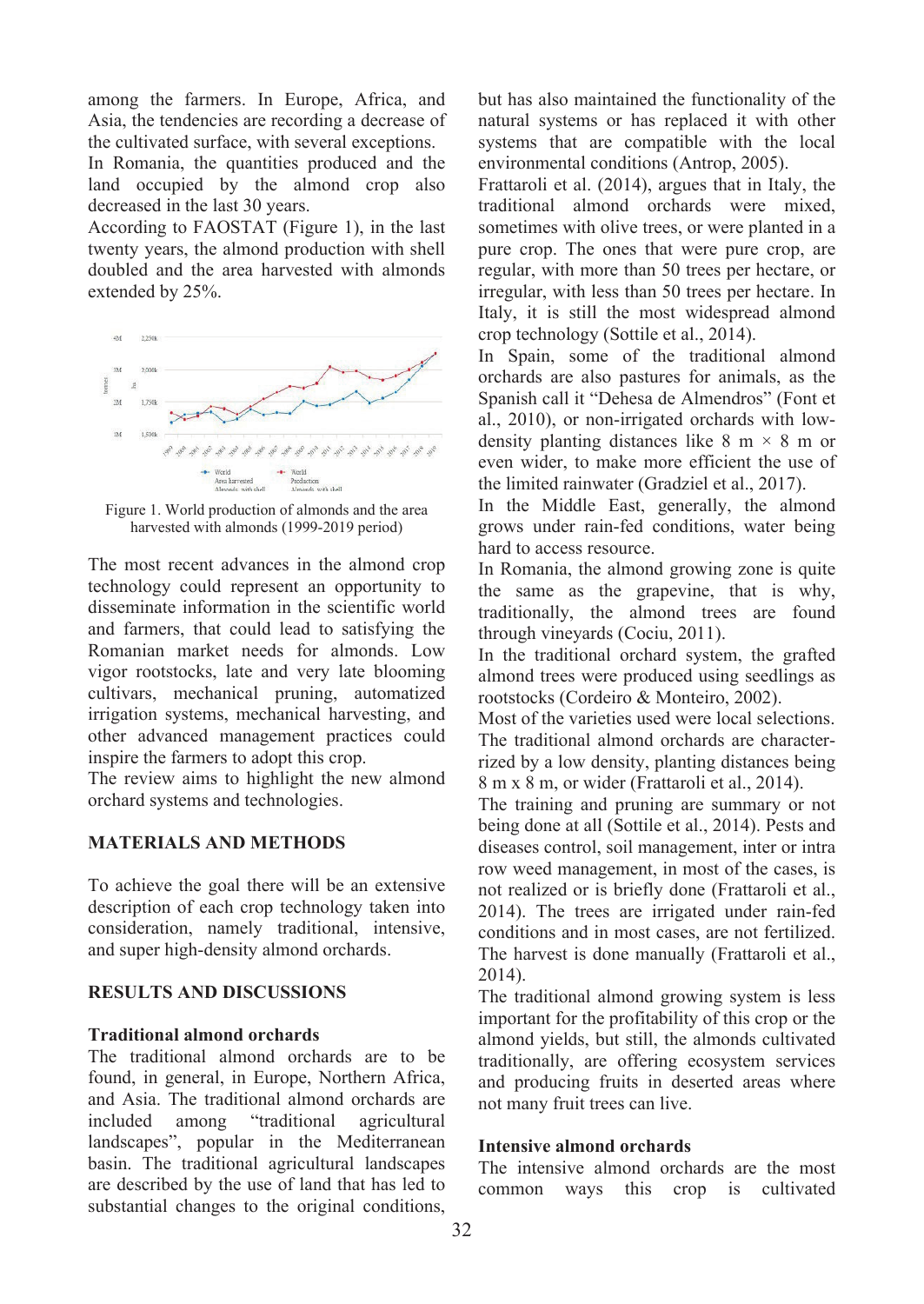worldwide. It is also the most widespread system for almond cultivation in Romania since all the recommendations are for wide-spacing planting (Cociu, 2011).

The development of the intensive almond orchards is correlated with the presence of the almond breeding programs, thus countries with important cultivated surfaces of intensive orchards had or have successful breeding programs. The recent almond breeding programs developed superior rootstocks and varieties, better adapted to local pedo-climatic conditions. In general, the breeding programs objectives varied from zone to zone. The main objectives of the almond breeding programs around the world were nut quality, late-<br>blooming. self-compatibility. drought self-compatibility, drought tolerance, resistance to different fungi, bacterial diseases, and insects, etc. (Segura et al., 2017). Generally, the rootstocks used in the intensive almond orchards are GF-677, Garnem, Felinem, Nemaguard, seedlings, and others. In Romania, Felix and Tomis 1 are the rootstocks

used (Şcheau, 2013). A large number of varieties with commercial significance and different traits are being used, like Nonpareil, Texas, recently Butte and Monterey in the USA (Almond Board of California) and Nonpareil in Australia (Almond Board of Australia), Filipo Ceo, Tuono, and Cristomorto in Italy, Ferragnes and Ferraduel in France, Desmayo Largueta and Marcona, more recently Antoneta and Guara in Spain, Mărculeşti 3/51, Tohani 17, and more recently, Ana, April, Mirela and Veronica in Romania (Gavăt et al., 2015). Most of the varieties mentioned above are self-sterile, have an early or medium-late blooming, being frequently affected by the spring frosts, and need to be pollinated. Also, it is important to know the chilling and heat requirements of a variety, before choosing it for a new orchard (Gaeta et al., 2018).

In the last decades, it became a necessity to realize intensive orchards with self-fertile and late-blooming varieties like Tuono, Antoneta, Guara, and other varieties.

Planting distances in Europe are ranging from 8 m x 8 m to 5 m x 4 m, from 156 trees to 500 trees per hectare (Cociu, 2011), while in California the common distance is 7.3 m x 7.3 m or even wider (Hendricks, 1996).

The fruit trees canopy is trained as an open vase and most of the pruning is done manually, with the possibility to apply the topping pruning, mechanically (Cociu, 2011).

Pests and diseases are managed manually or mechanically by spraying pesticides, using pheromone traps, and other cultural practices (Perju, 2002). Regular monitoring of the pest populations can predict potential problems. Keeping records of the monitoring results will help forecast pest outbreaks and schedule cultural practices. Table and graphs of pest counts can help identify population patterns (Flint, 2002).

Soil management is done mechanically. The space between rows is maintained tilled or with cover crops like leguminous and other species. Ramos et al. (2010) argue that cover crops in semi-arid conditions improve soil quality, compared to frequently tilled managed soil by increasing the organic matter content, improving the chemical and physical fertility of the soil, and enhancing the soil biology activity, in a wide-spaced 7m x 14 m rainfed almond orchard. Becerra et al. (2010) point out that soil compaction resulting from tractor traffic, increases soil cone index and soil bulk density, decreasing soil porosity, indicating that almond orchard soil is unable to limit subsoil compaction under moderate traffic intensity. Weed control is realized with herbicides or mechanically by tilling with inter-row rotary harrow or hoe or other devices through tillage, burning/flaming the weeds, or mowing. Intra row weed control it's done with herbicides (Ludwig et al., 2020). A study about mulching as an alternative technique for weed management draws attention to black geotextile and almond husks as organic mulch, which are successful alternatives to glyphosate applications for managing weeds (Verdu & Mas, 2007).

Most of the intensive almond orchards are not irrigated in Europe, Africa, and Asia. Some researchers have demonstrated that regular deficit irrigation and sustained deficit irrigation are financially feasible alternative methods to full irrigation, in semi-arid zones where water price is higher and hard to obtain. These irrigation treatments could help farmers to preserve production levels while ensuring the feasibility of the almond plantation investment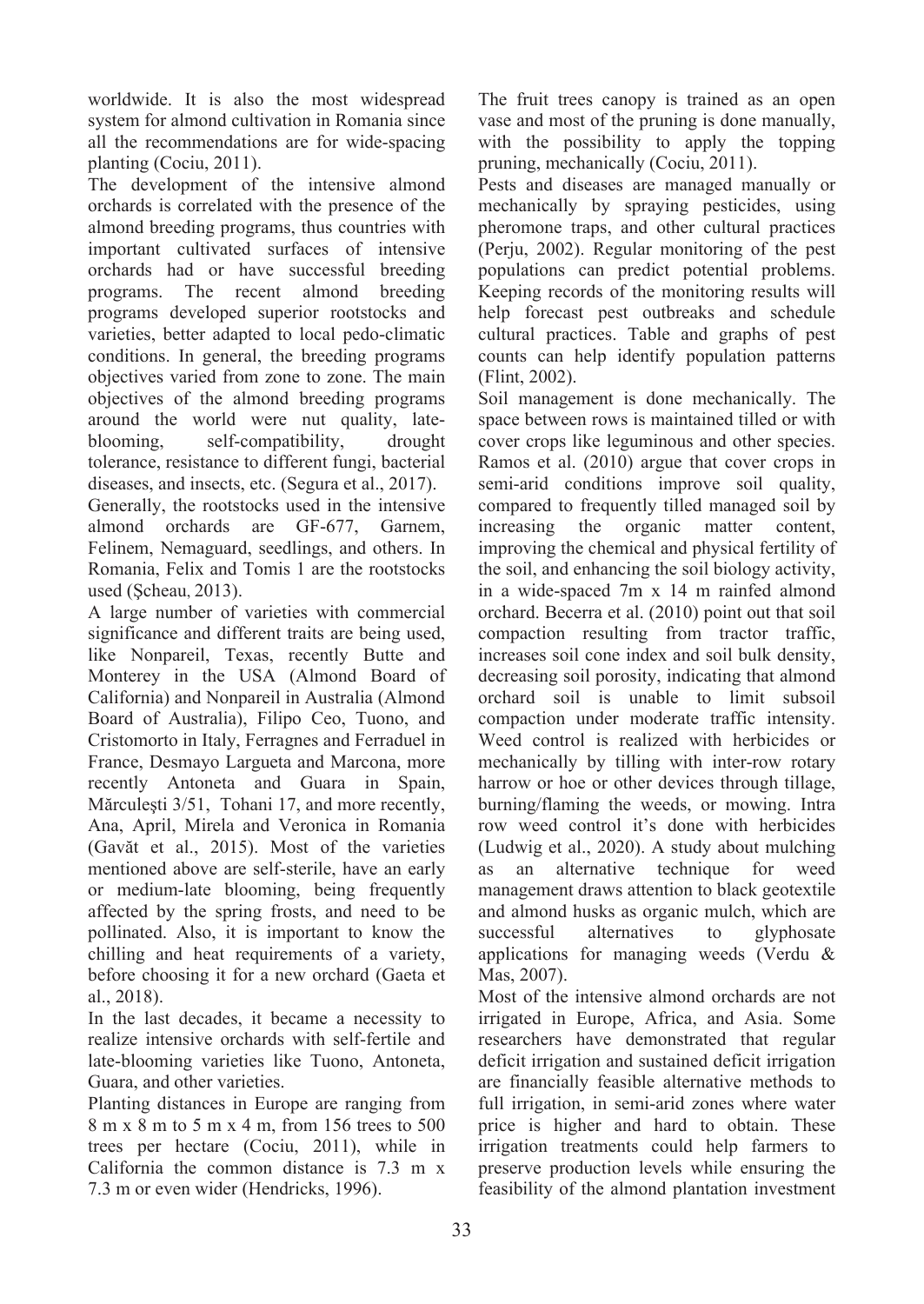(Alcon et al., 2013). It is worth adding that Lipan et al. (2019) observed that in regular deficit irrigation and sustained deficit irrigation, there aren't significant differences in the lipid and minerals content, moreover in some regular deficit treatments there were discovered higher fat, potassium, and unsaturated fatty acids content. Another study observed that during the 3-year experimental period and two successive cycles of harvestperiod irrigation deprivation resulted in yield reductions that were associated with reduced shoot growth in severely watered stressed trees. The water stress did not influence flowering and fruit set on established spurs, nor did it accentuate the spur mortality (Esparza et al., 2001). In California, nearly 80% of the almond orchards are using micro-irrigation (Schwankl et al., 2017). Some authors argue that in some parts of the world the production increases exponentially about the amount of irrigation water, being able to reach 3,000 kg of kernels/ha.

Fertilization is a base practice in managing an intensive orchard. Fertilization is done by incorporating manure 30 to 40 tons per hectare, once every three to five years, and complex NPK fertilizers, every winter (Cociu, 2011). For the young orchards, it is recommended that the annual dose of NPK be distributed as follows: in the autumn, after the leaves have fallen, the full P dose, half of the K dose, and of ¼ the annual N dose. The rest it's applied in the spring, when the shoots start to grow, half of the N annual dose, and half of K annual dose. The rest of  $\frac{1}{4}$  N, it's applied at the beginning of June, when the buds start differentiating (Davidescu & Davidescu, 1992). It is important not to apply higher doses than necessary of N, after sampling the soil and leaf status, because the susceptibility of hull rot increases (Saa et al., 2016). It has been demonstrated that boron is an important micronutrient that increases fruit set if applied before the flowering period of a plant (Hanson et al., 1985), in some cases the increase can reach 100% like in the case of sour cherry, with post-harvest and pre-bloom foliar boron fertilization (Hanson, 1991). Nyomora (1997) observed that the fruit set was increased by 130% and the yield by 53% for the Butte cultivar, after applying B in the fall.

Also, it is recommended to apply fertilizers along with the foliar spraying of pesticides.

The harvesting is done manually or mechanically. Mechanically is done by shakers, with at least two workers being used (Pascuzzi & Santoro, 2017). Shakers have the disadvantage of injuring the almond tree trunks during the harvest, which results in serious damage to tree vigour, health, and longevity. Injuries where the bark is crushed or torn from the trunk immediately attract a variety of insects, several of which are known vectors (Connell et al., 2005).

The intensive almond growing system is the most widespread and the first option when farmers choose to develop a new almond orchard. The initial investment, popularity, long-term certitude of the profitability, the evidence that others succeeded in realizing intensive orchards, etc., are important points of view when farmers choose not to risk applying newly developed technologies (Almond almanac, 2020). The intensive system's weaknesses are the necessity of specialized workers, trees training and pruning, harvesting, and so on. The need for irrigation in Europe, Asia, and Africa, on contrary, the excessive use of water in California for producing almonds became a state problem. The rootstocks and the varieties used, in many parts of the world, are pretty old and an advance towards renewing them would be a benefit for the production.

## **Super high-density almond orchards**

The technology is advancing in horticulture and almond crop has known it recently, too.

Super high density (SHD) is said to be the future of the almond orchards. In the last decades, different researchers in Europe worked to develop a new almond crop technology (Iglesias, 2019a). More recently, the development of low vigor rootstocks had allowed testing higher trees densities per hectare. The novelty of SHD almond orchards consists of enabling to fully mechanize the orchard management operations (Iglesias, 2019b).

The mechanization reduces and solves the deficit of labor in horticulture, especially specialized workers. Also mechanizing the work results in lower costs saves time, improves workers' safety, reduces labor requirements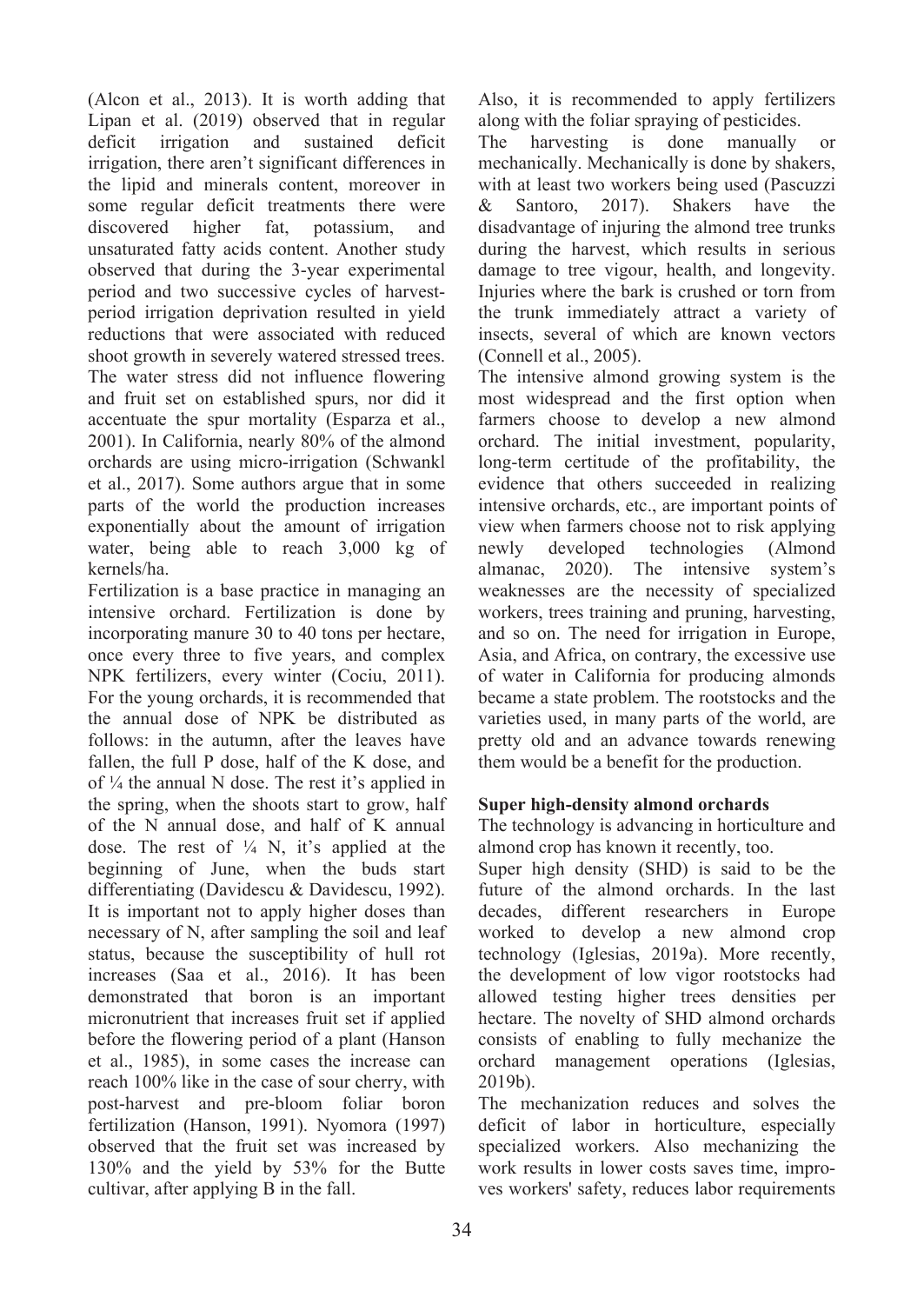and production costs, and increases the quality of the products (Carbo et al., 2017).

The long-term effects are currently unknown, that is why at the moment, this new crop technology is still tested. Although California has the highest area harvested with almonds in the world and is the no.1 producer, the academics and the farmer's perspective over the SHD orchard system was conservatory over implementing it. In Spain, Portugal, and also Italy, the SHD model is developing more quickly (Maldera et al., 2021).

A study realized in 2018 and 2019, in an experimental almond orchard in Spain showed that the fruit set rates were similar in both SHD and open-center training systems. The average almond in shell weight was significantly higher in an intensive orchard where trees were trained in the open-center system, while the fruit yield was significantly higher in the SHD one. It follows, then, that the SHD training system would be more efficient, although less productive than the open-center training system (Gascón et al., 2019). In the same study, it is argued that the almond trees are prone to an alternate-bearing pattern (i.e., previous year fruit-bearing harms subsequent year flowering), which can be more or less pronounced depending on the specificity of the cultivar. That is said because two years were not enough to formulate appropriate conclusions.

It is believed that the SHD model offers advantages in the effectiveness of the phytosanitary treatments, in the management of water savings in irrigation, minimizing the soil maintenance, early yields, the possibility of harvesting with over-the-row machines or robotic harvester, the labour reduction, therefore results in an improvement of the profitability of the crop (Gascón et al., 2019).

The hedgerow is fully developed between the  $3<sup>rd</sup>$  to the  $5<sup>th</sup>$  year, this is the moment when the maximum production is attained while, in the intensive system, the maximum production is attained only after 10 to 12 years (Cociu, 2011). Thus, results that the initial investment is recovered more quickly, also higher profitability than in the intensive system.

The rootstocks recommended for SHD almond orchards are the low vigor ones, like Irta-1, Rootpac 20, Rootpac 40, Krymsk 86, Ishtara, or GF-677 (Duval, 2016). Low vigour rootstocks could be associated with a higher yield efficiency that is making it ideal for highdensity orchards with the benefits of reducing labour costs, especially for pruning and harvest (Yahmed et al., 2016). Gascón et al. (2019), argues that the low vigour rootstocks are favouring smaller and more efficient canopies, and at the same time, reduce production costs due to better efficiency of water and fertilizers, better accessibility to the canopy, and easier mechanization. Since the market doesn't offer enough possibilities of low vigour rootstocks at the moment, a good alternative is GF-677. GF-677 is known as one of the best rootstocks for the almond crop and its medium-high vigour and excessive growth will be tempered by the high-density planting. The varieties used have high commercial significance. Independence, in the USA (Almond Board of California), Tuono and Supernova in Italy, Lauranne in France, Vayro, Marinada (Vargas et al., 2009), Penta (Dicenta et al., 2009), Belona (Dias et al., 2018), Soleta and Makako in Spain (Dicenta et al., 2018). Most of the varieties mentioned have good agronomic characteristics, are self-fertile, have medium or low vigor, have a late to very late blooming time, and are very productive (Socias et al., 2017).

Planting distances are ranging from 4 m x 2 m to 3 m x 1 m, from 1,250 trees/ha to 3,333 trees per hectare. The planting distances can differ from country to country and are based upon the latitude of the area of planting. For example, for 40° latitude North, 3.35 m between rows is an optimum distance. In Romania, for 45° latitude North, it is required 4.0 m between rows (Iglesias & Torrents, 2020).

The fruit trees canopy is trained as a single central axis. The pruning is done mechanically by limiting the height and the width of the fruit trees row, creating a hedgerow. Trees planted more densely are smaller being easier to fill the canopy space. They are less likely to have scaffold breakage problems regardless of how they are trained Gascón et al. (2019).

Pests and diseases are managed mechanically by spraying pesticides, using pheromone traps, and other cultural practices (Perju, 2002). Based on phenological observations, growers could easily monitor developmental stages and schedule timely various agronomic managements such as frost protection, pollination, fruit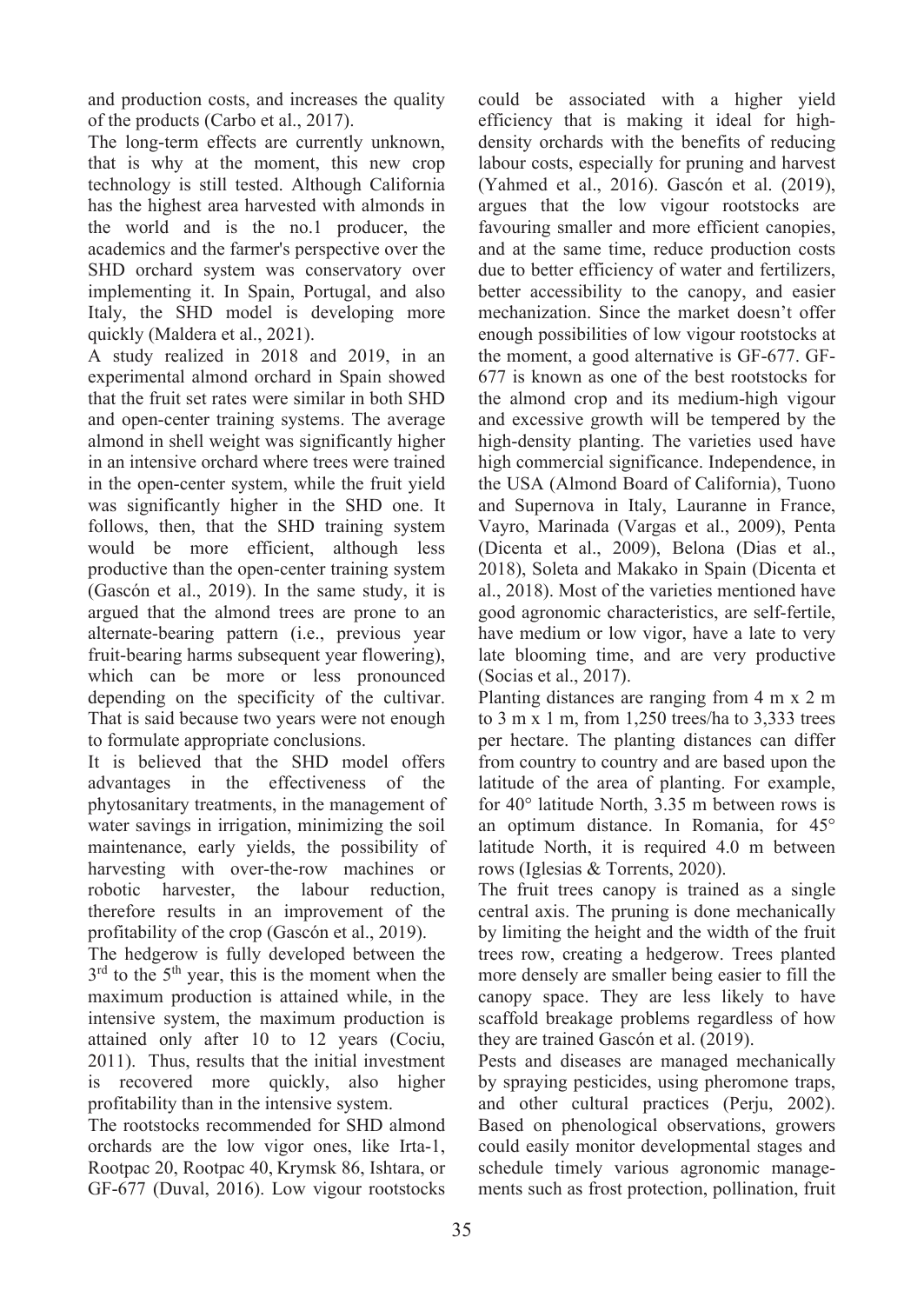thinning, irrigation, fertilization, pruning, pests and diseases management, and harvesting (Sakar et al., 2019).

The soil is managed mechanically. The space between rows can be maintained by no-till, tilled, or covered with green crops like leguminous and other species, soil work being reduced to a minimum. On the row, weed control is realized with herbicides or mechanically by tilling with intra row rotary harrow or hoe (Socias et al., 2017).

It is a necessity to irrigate the SHD almond orchards, even with a deficit of water, the most recommended being drip irrigation.

Fertilization is a necessity in a SHD almond orchard. Fertilizers application is preferred to be done when the plant has the most need of them. If the soil is not tilled, fertilization is required to be done by fertigation also by applying fertilizers with foliar spraying of the pesticides. (Muhammad et al., 2017)

The harvesting is done mechanically by machines, such as the over-the-row harvesters of olive hedgerows and grapevine's trellis. This innovation offers a better fruit quality. The fruit does not touch the ground, thus contamination risks by aflatoxins and salmonella are avoided (Carbo et al., 2017).

The SHD system is the last almond crop technology improvement, and to summarise its advantages, less human labour is needed, rapidly entry into full production, higher effectiveness, on the long term could be more profitable by paying less on human labour, on water, and pesticides, also new and more qualitative and efficient rootstocks and varieties are being used, fully mechanized pruning and harvesting, and better harvesting machines. As for disadvantages, for the moment, it is an orchard technology still in test, in the long term all the good and bad effects can't be anticipated. It is unknown exactly how a SHD orchard will behave 20, or 30 years after being planted. What would be the yields, how the yields evolve in relation with the almond predisposition to alternate-bearing, long-term management, and evolution of the pests and<br>diseases in an SHD orchard Another diseases in an SHD orchard disadvantage is the higher cost of orchard establishment, plus not enough nurseries and rootstocks diversity (Socias et al., 2017).

To better view and understand the differences between each crop technology, Table 1, is presented, the summarized characteristics of the main almond orchard systems, like what rootstocks are being used, the varieties characteristics, the planting distances, the trees training, the pruning, the pests, diseases and weeds management, the irrigation, the fertilization, and the harvesting.

Like a quick insight into the strengths and weaknesses of each crop technology, traditional, intensive, and SHD.

| <b>Orchard</b> system     | <b>Traditional</b> | <b>Intensive</b>                   | <b>Super high density</b>    |
|---------------------------|--------------------|------------------------------------|------------------------------|
| Rootstocks used           | Seedlings          | Medium to high vigour              | Low to medium vigour         |
| Varieties characteristics | Local selections   | Self-sterile; Early to medium-late | Medium-late to very late     |
|                           |                    | blooming                           | blooming                     |
| Planting distances (m)    | 8 x 8 or higher    | 8 x 8 to 5 x 4                     | $4 \times 2$ to $3 \times 1$ |
| Training                  | Rarely done        | Open vase                          | Central axis                 |
| Pruning                   | Rarely done        | Manual to semi mechanized          | Mechanical                   |
| Pests & Diseases          | Rarely done        | Mechanically                       | Mechanically                 |
| Soil Management           | Rarely done        | Mechanically                       | Mechanically                 |
| Weed management           | Rarely done        | Mechanically                       | Mechanically                 |
| Irrigation                | Rain fed           | Rain fed to drip irrigation        | Drip irrigation              |
| Fertilization             | Rarely done        | Mechanically                       | Mechanically                 |
| Harvesting                | Manual             | Done with shakers                  | Done with over-row           |
|                           |                    |                                    | harvesters                   |

Table 1. The summary of the almond orchard systems characteristics

# **CONCLUSIONS**

The traditional almond orchards are less and less an option for today's farmers. The traditional orchards offer important ecosystem services but are not concentrated on almond production. It is believed that traditional almond orchards are one of the last options when a farmer is interested in developing a new orchard.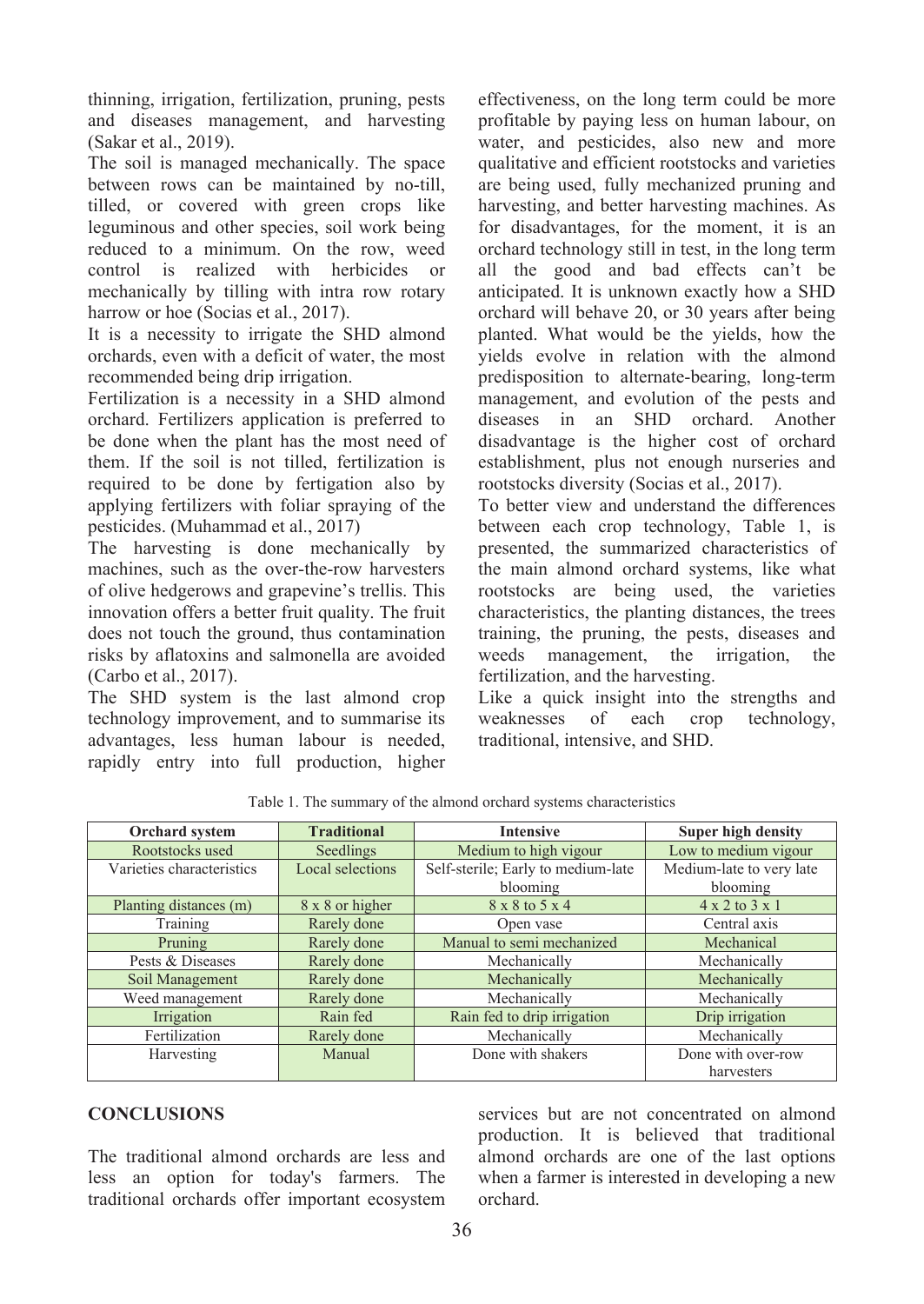At present, most of the producing almond orchards are managed in an intensive system. This crop technology is the farmer's first option when choosing to develop a new almond orchard. Along the time the possibility of mechanizing increased, resulting in higher profits and larger yields. Until clear evidence of the SHD system's superiority and profitability, it will remain the farmer's first option for the almond orchards.

SHD is a new almond crop technology, developed in the last decades. The SHD model attracts more and more interest in the academic world. Until now the science confirmed that this crop technology offers the possibility to fully mechanize the work, rapidly enter into full production, higher effectiveness than the intensive orchards, lower water and pesticide use, less human labour needed. More studies are needed to confirm its higher profitability over the intensive crop system. The orchard establishment costs, the prediction in time over the stability of the orchard in terms of pests and diseases management, prediction on the long term of yields and profitability, are serious questions that somehow are still unanswered in comparison with the intensive crop system.

The SHD crop system is necessary to be studied more. This model could represent an important option, in the future, for farmers around the world and from Romania, also.

Scientific progress is necessary to evolve, for horticulture, in general, and for the almond crop, particularly.

### **REFERENCES**

- Albala, K. (2009). Almonds Along the Silk Road: The Exchange and Adaptation of Ideas from West to East. *Petits Propos Culinaires*, 88, 19-34.
- Alcon, F., Egea, G. & Nortes A.P. (2013). Financial feasibility of implementing regulated and sustained deficit irrigation in almond orchards. *Irrigation Science*, 31, 931–941.
- Antrop, M. (2005). Why landscapes of the past are important for the future. *Landscape and Urban Planning*, 70, 21–34.
- Batlle, I., Dicenta, F., Socias, R., Gradziel, T.M., Wirthensohn, M., Duval, H. & Vargas, F.J. (2017). Classical Genetics and Breeding. In Socias R., Gradziel T.M., *Almonds. Botany, Production and Uses*, Boston, MA: CABI, 111-148.
- Becerra, A.T., Botta, G.F., Bravo, X.L., Tourn, M., Melcon, F.B., Vazquez, J., Rivero, D., Linares, P. & Nardon, G. (2010). Soil compaction distribution

under tractor traffic in almond (*Prunus amigdalus* L.) orchard in Almeria Espana, *Soil & Tillage Research*, 107, 49–56.

- Carbó, J.L.E., Joseph H., & Connel, J.H. (2017). Almond Harvesting. In Socias R. I Company, Gradziel T. M., *Almonds. Botany, Production and Uses*, Boston, MA: CABI, 406-427.
- Cociu, V. (2011). *Nucul, alunul, migdalul*. Bucuresti, RO: M.A.S.T. Publishing house.
- Connell, J.H., van Steenwyk, R.A. & Gubler, W.D., (2005). Almond trunk injury treatment following bark damage during shaker harvest. *XIII GREMPA Meeting on Almonds and Pistachios CIHEAM*, 199- 202.
- Cordeiro. V. & Monteiro, A. (2002). Almond growing in<br>Trás-Os-Montes region (Portugal). Acta Trás-Os-Montes *Horticulturae*, 591, 161-165.
- Davidescu, D. & Davidescu, V. (1992). Agrochimie Horticola. Bucuresti, Ro: Editura Academiei Romane.
- Dias, A.B., Caeiro, L., Félix, G. & Falcão, J.M., (2018). Evaluation of biometric parameters of 'Belona', 'Guara' and 'Lauranne' cultivars in a superhigh density orchard. *Acta Hortic*, 1219, 73-78.
- Dicenta, F., Egea, J., Cremades, T., Martínez-Gómez, P., Ortega, E., Rubio, M., Sánchez‐Pérez, R. & Martínez-García, P.J. (2018). 'Makako': a new extralate flowering self-compatible cultivar from CEBAS-CSIC, *Acta Horticulture,* 1219, 9-12.
- Dicenta, F., Ortega, E., Martínez-Gómez, P., Sánchez-Pérez, R., Gambin, M. & Egea, J. (2009). Penta and Tardona: Two New Extra-Late Flowering Self-Compatible Almond Cultivars. *Acta Horticulture*  814, 189-192.
- Duval, H. (2016). Genetic diversity of almond rootstocks. The INRA Prunus rootstock breeding program. *Options Méditerranéennes: Série A. Séminaires Méditerranéens,* 119, 163-165.
- Esparza G., Dejong M.T., Weinbaum A.S. & Klein I. (2001). Effects of irrigation deprivation during the harvest period on yield determinants in mature almond trees. *Tree Physiology*, 21(14), 1073-1079.
- Flint M.L. (2002). *Integrated Pest Management for Almonds, 2nd Edition*. Davis, Ca: Division of Agriculture and Natural Resources Publication.
- Font, R.M.E., Cruz, R.A.B. & Rebollar, G.J.L. (2010). Efectos del manejo del suelo en la production y composicion botanica de los pastos de una "dehesa de almendros" en el sudeste Iberico. *Pastos,* 40(2), 157 - 173.
- Frattaroli, A.R., Ciabò, S., Pirone, G., Spera, D.M., Marucci, A., & Romano, B. (2014). The disappearance of traditional agricultural landscapes in the Mediterranean basin. The case of almond orchards in Central Italy, *Plant Sociology,* 51(2), 3- 15.
- Gaeta, L., Stellacci, A.M., & Losciale, P. (2018). Evaluation of three modelling approaches for almond blooming in Mediterranean climate conditions. *European Journal of Agronomy*, 97, 1–10.
- Gascón, J.C., Panillo, M.F, Castellarnau, I.I., & Ramos, P.M. (2019). Comparison of SHD and Open-Center